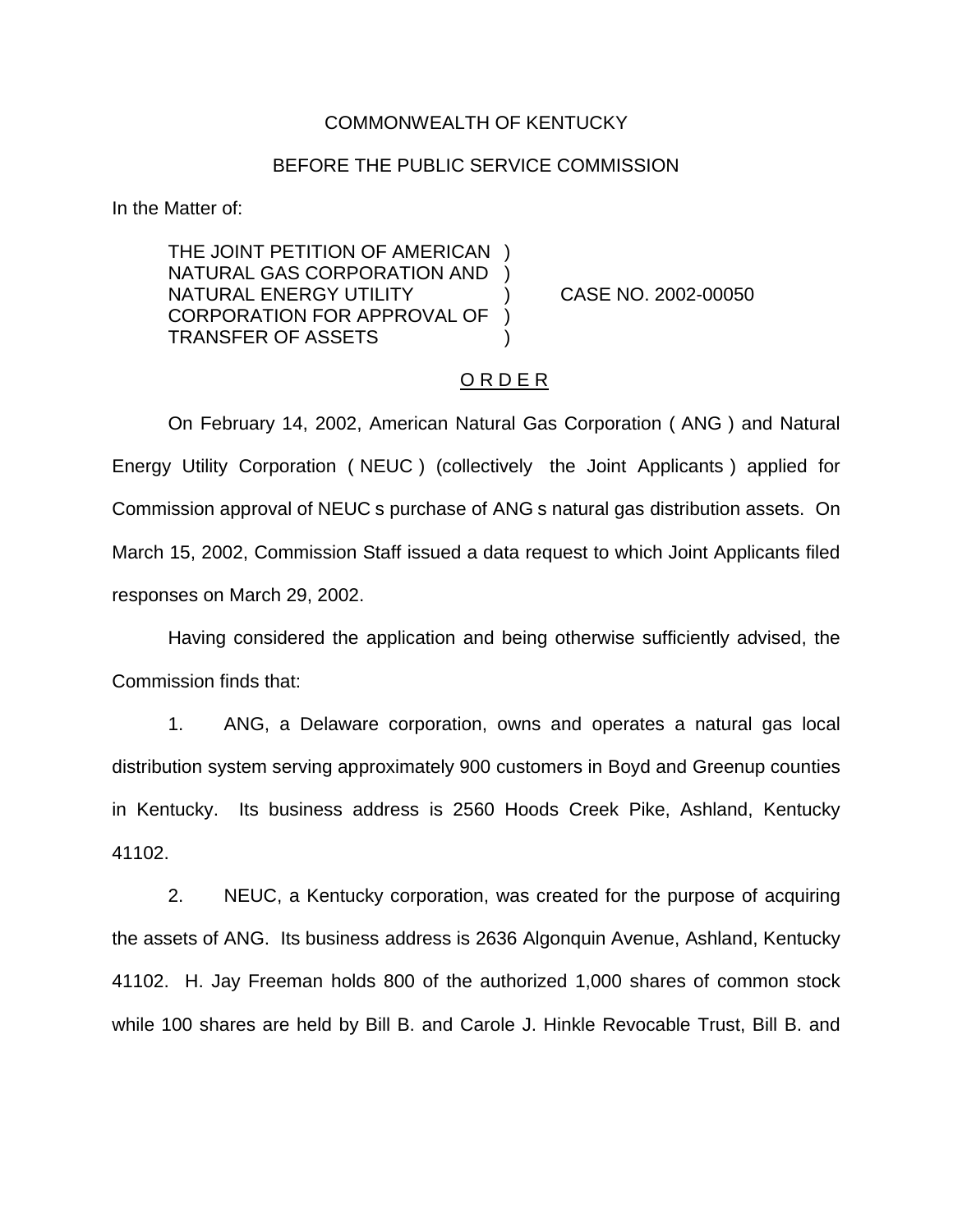Carole J. Hinkle Trustees, and 100 shares are held by Richard L. and Judy L. Hinkle, JTWROS.

3. On January 11, 2002, the Joint Applicants executed an Asset Purchase Agreement ( the Agreement ) which provides for the transfer to NEUC of all pipelines, equipment, easements, customers and all related assets, rights, and privileges. It further provides that the only liabilities NEUC will assume are the imbalance associated with the agreement between ANG and Columbia Gas Transmission Corporation ( Columbia GTC ) dated November 7, 2000, and the remaining payments on two vehicles as well as the associated liability insurance on the vehicles. The Agreement provides that NEUC will pay a purchase price of \$2,200,000.

4. In response to Commission Staff s data request, the Joint Applicants state that ANG s customer deposit liability and related accrued interest liability will be transferred to NEUC. ANG will provide NEUC with an amount of cash equal to the customer deposit liability and related accrued interest liability that is transferred to NEUC.

5. NEUC will finance the asset purchase with a \$2,100,000 loan from Classic Bank. NEUC has applied for and has received a conditional commitment for a loan guarantee through the United States Department of Agriculture Rural Business Cooperative Service ( USDA ). NEUC should provide the Commission with copies of the signed loan agreement with Classic Bank and the final loan guarantee with USDA upon the finalization of those documents.

6. NEUC is not seeking a rate adjustment as a result of the transfer.

-2-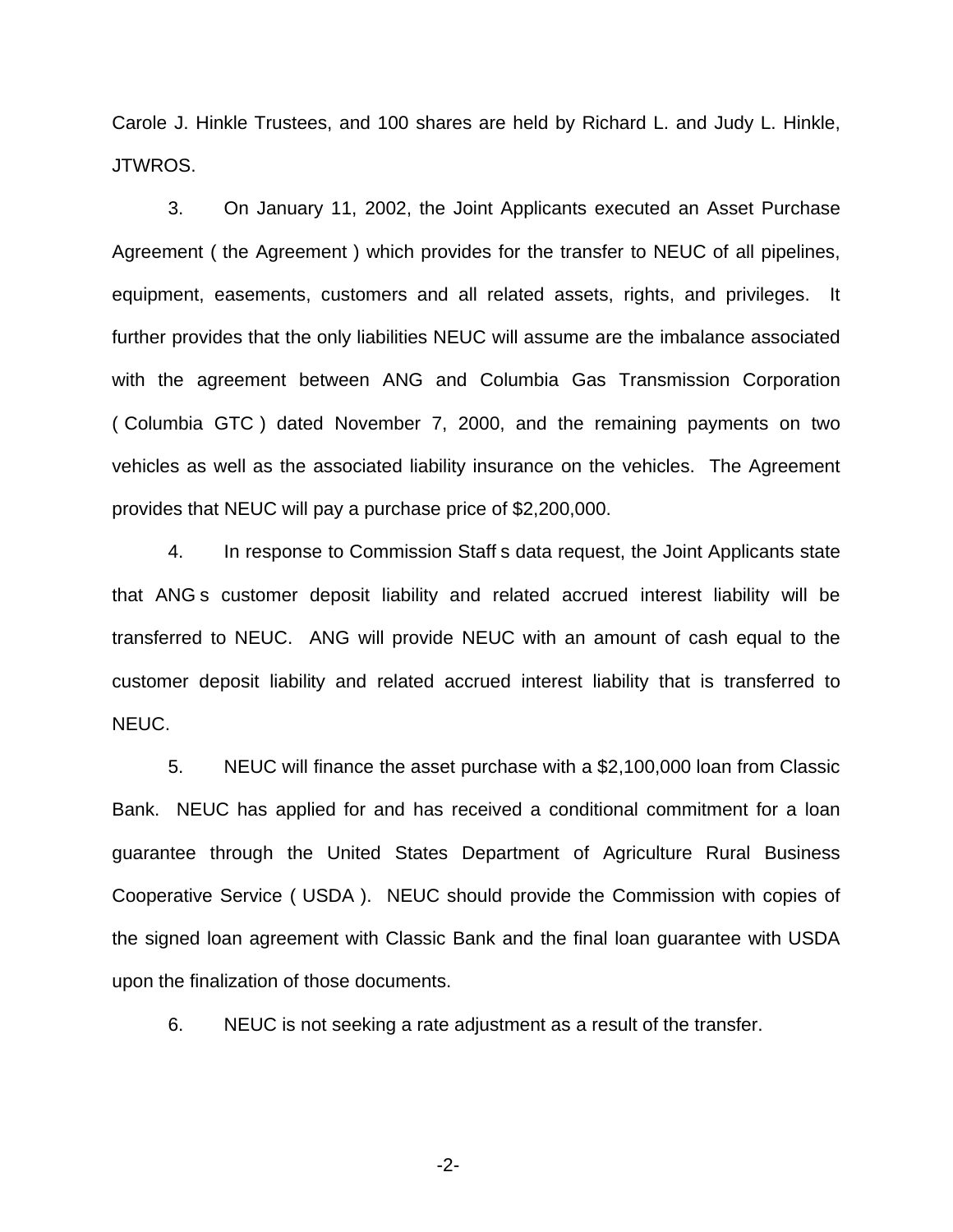7. NEUC s president, H. Jay Freeman, has managed ANG for the last 12 years.

8. NEUC will operate with ANG s existing personnel.

9. In its 2001 annual report, ANG reported utility plant in service of \$7,594,822 and accumulated depreciation of \$3,189,834 for a net book value of \$4,404,988.

10. In its 2001 annual report, ANG reported operating revenues of \$2,111,592 and operating expenses of \$1,878,756 for a net operating income of \$232,836.

11. The purchase price appears to be below the net book value of the purchased assets. When this occurs, the difference between the purchase price and the net book value (and taking into consideration liabilities assumed) is accounted for as a credit to Account No. 114, Gas Plant Acquisition Adjustments. This acquisition adjustment account should be amortized over the estimated remaining useful life of the plant purchased by debiting Account No. 114 and crediting Account No. 406, Amortization of Gas Plant Acquisition Adjustments each year for the annual amortization. The annual amortization should be recognized for rate-making purposes in future rate cases filed by NEUC. NEUC should begin to amortize the acquisition adjustment in its first financial reporting period.

12. In response to Commission Staff s data request, the Joint Applicants provided sample accounting entries to record the asset sale by ANG and the asset purchase by NEUC. The sample entries for NEUC included the written down balances for the utility plant to be purchased from ANG. The sample entries for NEUC also did not include the effects of the transfer of the Columbia GTC liability nor the vehicle

-3-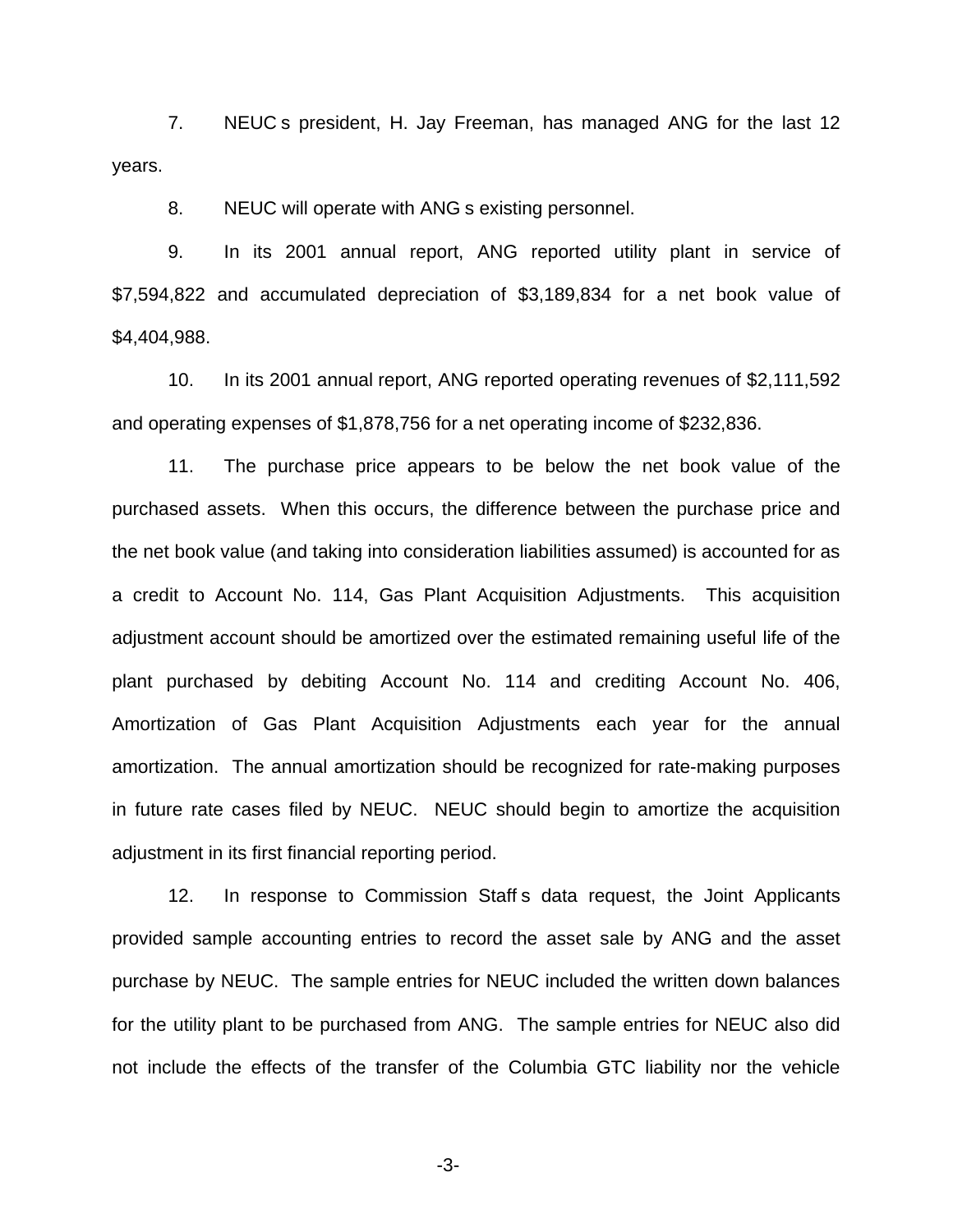liabilities from ANG to NEUC. In order to properly record the asset purchase and liability assumption by NEUC in accordance with the Uniform System of Accounts, NEUC should contact the Commission Staff for assistance in developing these initial accounting entries.

13. In response to Commission Staff s data request, the Joint Applicants provided a copy of the loan agreement with Classic Bank. Included in the loan agreement are provisions that limit the salaries of the president and treasurer/CFO of NEUC. The Commission s approval of this transfer should not be viewed as determining that these salary limits are reasonable or acceptable for ratemaking purposes. In future rate cases, NEUC should be prepared to justify the reasonableness of all salaries paid to its officers and employees.

Based upon these findings, the Commission makes the following conclusions of law:

- 1. ANG is a utility that is subject to Commission jurisdiction.
- 2. KRS 278.020(4) provides:

No person shall acquire or transfer ownership of, or control, or the right to control, any utility under the jurisdiction of the commission by sale of assets, transfer of stock, or otherwise, or abandon the same, without prior approval by the commission. The commission shall grant its approval if the person acquiring the utility has the financial, technical, and managerial abilities to provide reasonable service.

3. KRS 278.020(5) provides:

No individual, group, syndicate, general or limited partnership, association, corporation, joint stock company, trust, or other entity (an acquirer ), whether or not organized under the laws of this state, shall acquire control, either directly or indirectly, of any utility furnishing utility service in this state, without having first obtained the approval of the commission .The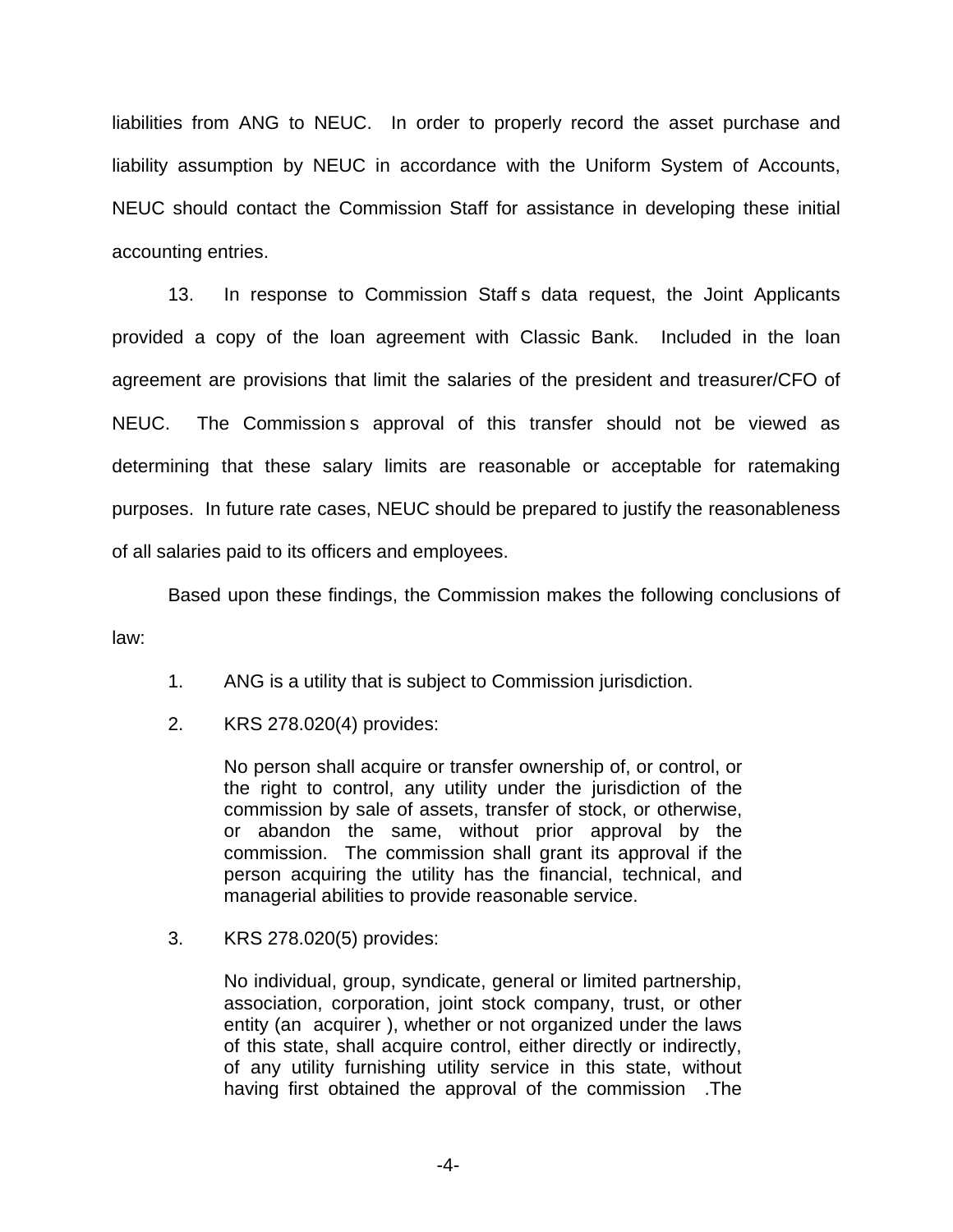commission shall approve any proposed acquisition when it finds that the same is to be made in accordance with law, for a proper purpose and is consistent with the public interest.

4. NEUC has the financial, technical, and managerial abilities to provide reasonable utility service to those persons that ANG currently serves.

5. The proposed transfer is in accordance with law, is for a proper purpose, and is consistent with the public interest.

IT IS THEREFORE ORDERED that:

1. The proposed transfer of assets from ANG to NEUC is approved.

2. The terms and conditions contained in the loan agreement between NEUC and Classic Bank, as stated in this record, are approved.

3. Within 10 days of completion of the proposed transfer of assets, ANG and NEUC shall notify the Commission in writing of the completion of the transfer.

4. Within 10 days of the completion of the transfer, NEUC shall contact the Commission Staff to obtain assistance with the preparation of the journal entries used to record the purchase. Within 30 days of the completion of the transfer, NEUC shall file with the Commission its journal entries used to record the purchase.

5. Within 10 days of the completion of the transfer, NEUC shall file with the Commission an adoption notice, conforming to the requirements of Administrative Regulation 807 KAR 5:011, Section 15(6). In this notice, NEUC shall adopt and ratify as its own all of ANG s rates, rules, classifications, and administrative regulations on file with the Commission and effective at the time of the transfer.

6. Within 10 days after filing of its adoption notice with the Commission, NEUC shall issue and file in its own name ANG s tariff or such other tariff as it proposes

-5-